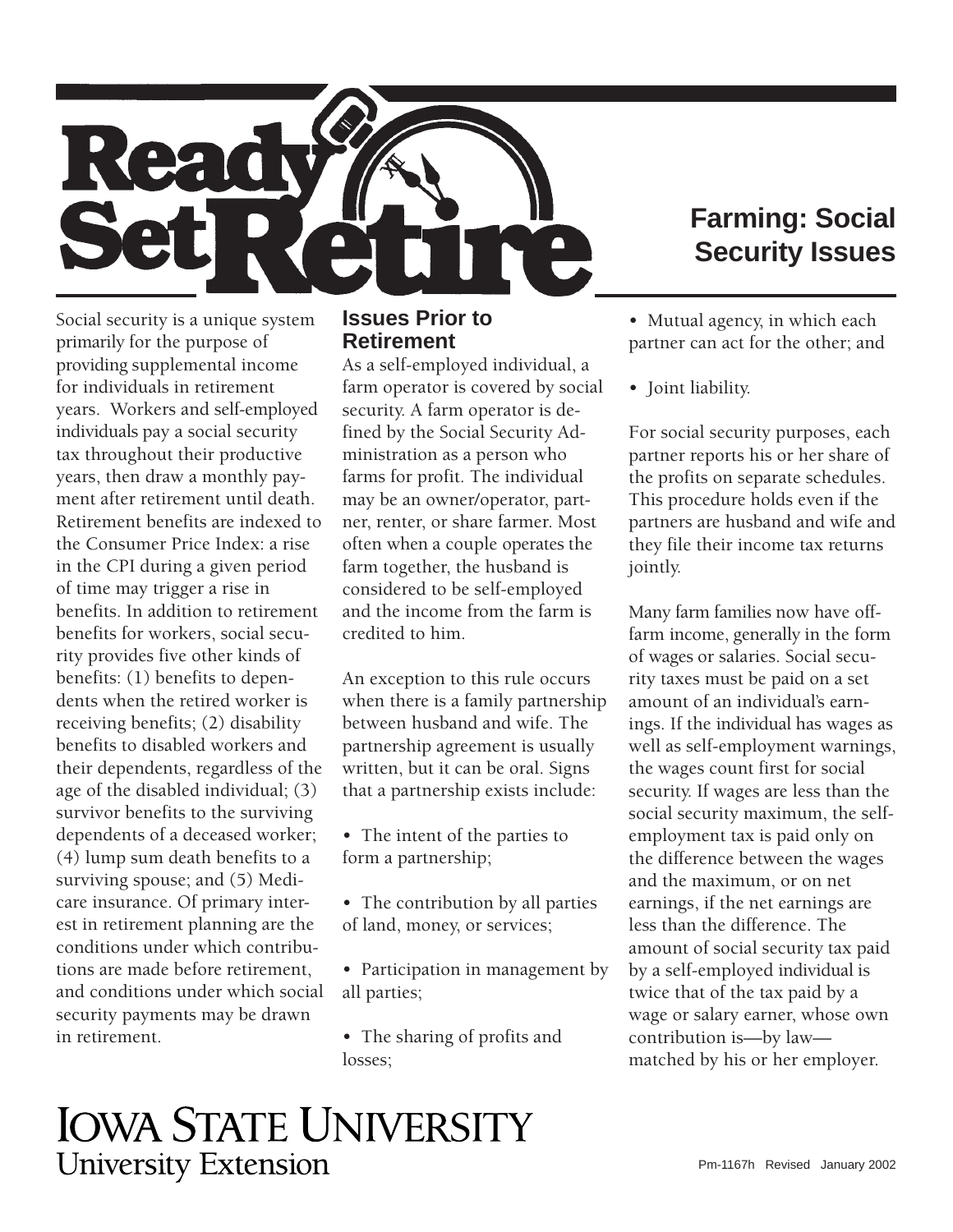However, an amount equal to onehalf of the self-employment tax may be deducted from a selfemployed individual's income when calculating federal income taxes. This results in a social security tax that is effectively one or two percentage points less.

If the farm business has been incorporated and the former operator became an employee of the corporation, social security taxes are paid at the rate established for employees and employers. The employees' contributions must be matched by the employer—in this case, the farm corporation.

In general, the self-employed social security tax, paid at the same time as federal income taxes are paid, is figured on 92.35 percent net farm earnings. Net farm earnings are figured by subtracting allowable farm business expenses, including depreciation, from gross farm income. Federal agricultural program payments must be included in gross income for social security purposes. Capital gains income from the sale of raised breeding livestock or other capital assets, however, is not included in gross income. If you meet certain income tests, income can be reported under an optional method that permits a social security earnings credit for that year.

The rental of farm land, either for cash or under a crop sharing plan, can be counted as income for social security purposes if the land owner has an active role in the production or management of the crop or livestock. Such activities are termed "material participation." There are four tests for material participation. Meeting any one of the four tests qualifies as material participation. The four tests follow.

1. Performing any three of these four activities—inspecting production activities; consulting with the tenant; furnishing at least half the tools, equipment, and livestock; or sharing production expenses.

2. Making decisions on a regular basis about the farm operation.

3. Performing physical work in the production or management of the crops raised amounting to 100 hours or more spread over at least 5 weeks.

4. Some combination of tests 1, 2, and 3.

In order to qualify for social security benefits at retirement, the retired person who was born after 1930 must have at least 40 quarters of coverage in farming or other jobs before retirement. Being able to count income from the rental of farm land may be

advantageous to ensure enough quarters of coverage.

Another preretirement social security issue involves the common situation of a husband who is a self-employed farmer paying his wife a salary for her work in the farm business. Her social security tax as an employee will be deducted from her paycheck, and her husband, as her employer, will be required to match her contribution. Although this arrangement decreases the income available for current consumption, it may be advantageous in the long run. The wife may be eligible for retirement benefits on her own record, for survivor benefits for her young children if she should die, and for disability benefits if her disability occurs while or shortly after she is employed. A minimum number of credits are needed for disability coverage as well as for retirement eligibility. A woman who has not earned social security credits for her own work is eligible for social security retirement benefits based on her husband's contribution. When she begins to draw social security, her benefits will be tied to her husband's benefits, and will be equal to approximately half of his benefits. This benefit is reduced if drawn prior to age 65. At his death, she will be eligible to draw a full benefit for the remainder of her life.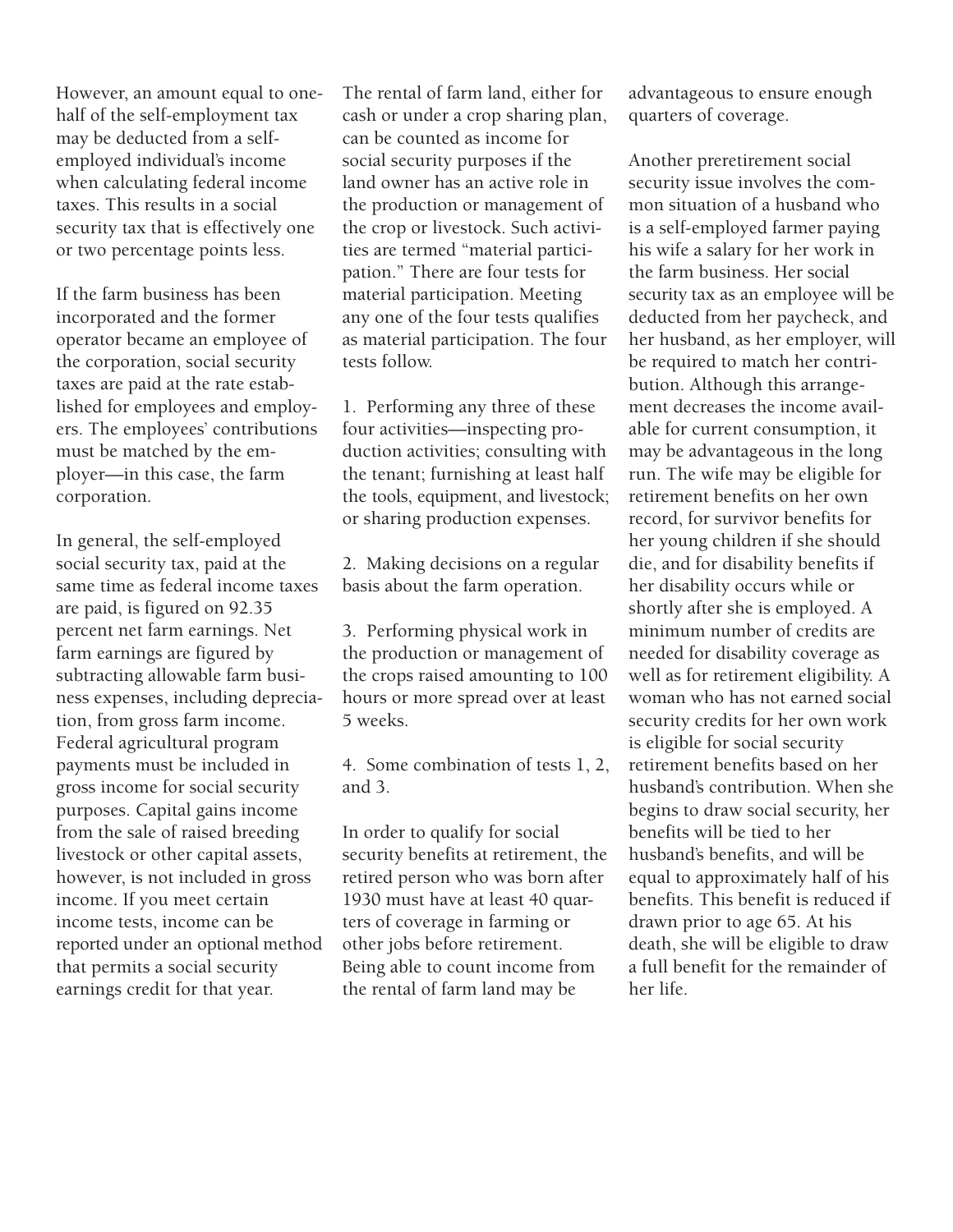Wages paid "in kind" for agricultural labor—for example, in the form of grain—are not subject to social security tax.

Typically, benefits to a non-contributing spouse are lower than benefits that would be received by an individual whose benefits are based on his or her own contributions rather than on the contributions of a spouse. Therefore, paying the spouse a salary, and paying both the employee's and the employer's contributions may result in higher retirement benefits for the couple than if the retirement benefits are based solely on earnings of the self-employed farmer.

A final point to consider before retirement is that people who delay retirement past the age of 65 will receive delayed retirement credits for each month that they continue working. Workers who reached age 62 in 1989 or 1990 will receive credits that will increase the amount of the social security benefits, when they are finally received, by 4 percent per year until the worker reaches age 70. The percentage credited will gradually increase in subsequent years until it reaches 8 percent annually for those reaching age 62 in 2005 or later.

## **Issues After Retirement**

The amount of monthly benefits that will be received after retirement is based on the earnings of

the individual prior to retirement. The amount credited as well as projected benefits can be checked at any time by filling out form SA-7004. The form may be obtained by calling 1-800-234-5772. This nationwide toll-free number is answered 24 hours per day. When planning for retirement, it is a good idea to submit this form well ahead of time to make sure that everything is in order—the quarters of credit as well as the income reported.

Retirement benefits can start as early as age 62. Benefits taken before the age at which full benefits can be received will be paid at a reduced amount. The age at which full benefits can be received is being increased gradually from the current age of 65 to age 67 by 2003. Payments as early as age 62 will still be possible, but the reduction will be greater than it is now.

The retiree will receive full benefits each month until death unless the individual receives more earned income than is permitted by the social security "retirement test." For individuals under age 65, earnings of more than the permitted amount (\$11,280 in 2002) will result in a reduction of \$1 in social security benefits for every \$2 over the limit. After age 65, there is no restriction on the amount of income one can earn.

 income from a limited partnership The retiree's goal, then, is to limit one's earned income before age 65. Income from a regular partnership counts as earned income; (in which an operating heir is the general partner and the retiree is the limited partner) will not count as earned income. Income in the form of a salary from a farm corporation will count as earned income; income from corporation dividends will not count as earned income. Income from cash or share rental of farm land will count as earned income if the land owner "maternally participates," as defined in the previous section; that income will not count if the land owner does not materially participate in the farm operation.

Before retirement, the goal for some farmers is to receive the maximum amount of credit possible, since social security benefits are based on preretirement income levels. Other farmers try to minimize social security taxes paid prior to retirement so that there is more after-tax income left to be invested in a private retirement plan.

Prepared by Mary Winter, professor, Department of Human Development and Family Studies; and Carol B. Volker, former extension family resource management specialist. Revised by William Edwards, extension agricultural economics specialist.